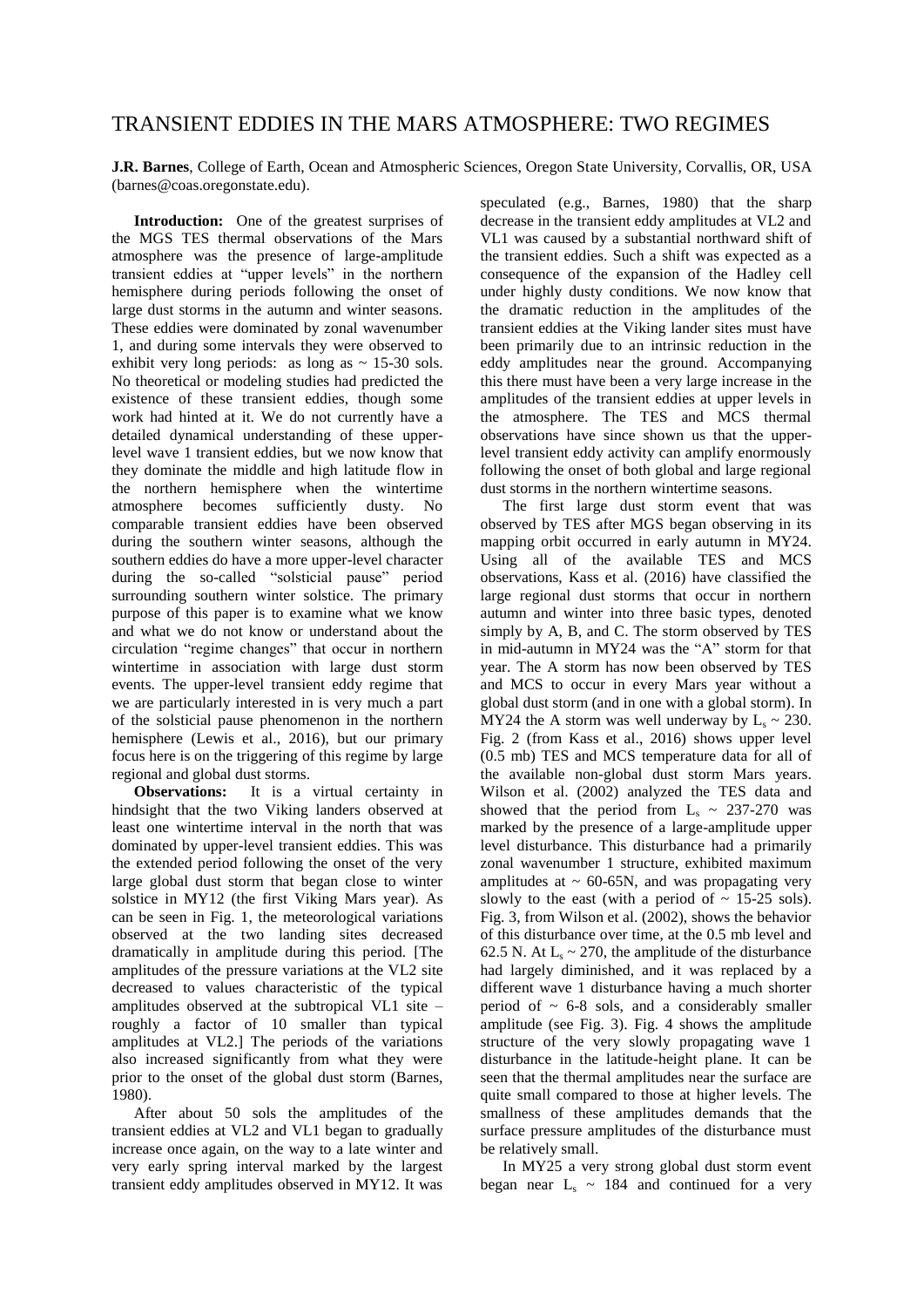considerable period of time. By  $L_s \sim 220{\text -}225$  or so, TES observations revealed the presence of a very large-amplitude wave 1 disturbance, which was very slowly propagating (with a period similar to the upper-level disturbance in the autumn of MY24) towards the east. Very strong transient eddy activity at upper levels continued in MY25 well beyond northern winter solstice – until after  $L_s \sim 300$ . The fact that the large-amplitude wave 1 disturbance at upper levels did not become prominent for some time after the onset of the global dust storm is highly significant in the context of the factors that gave rise to it. The atmospheric mean state must not have been conducive to the existence of such an eddy disturbance until the autumn season had advanced sufficiently, even though it was already extremely dusty.

In MY26 both the A and C (mid-winter, see Fig. 2) regional dust storm events were relatively strong ones and large-amplitude upper level wave 1 disturbances were found to be present in the TES data following the onset of both storms. In the case of the C storm, which began at  $L_s \sim 315$ , the upper level disturbances did not persist for nearly as long as they had been observed to following the A storms in MY24 and MY26. This indicates that the "seasonal window" in which such disturbances can exist with large amplitudes probably does not extend into the late winter season.

Strong A and C regional dust storms and one global dust storm (in MY28) have been observed by MCS, and we are currently pursuing some analyses of the data for these events. Results from these analyses will be presented and discussed when this paper is given. Some simplified analyses have previously been performed, showing that largeamplitude upper level disturbances are present in the MCS data (D. Kass and J. Wilson, personal communications). Haberle et al. (2017) have very recently discovered that northern hemisphere wintertime transient eddy activity can be identified in the pressure data obtained by REMS on the Curiosity Rover in Gale Crater. Perhaps the strongest signal having a dominant period in the range of the transient eddies is one characterized by a period of  $\sim$ 16-17 sols during autumn in MY32. The duration of this long period pressure variation corresponds very closely to that which would be expected if it were associated with the very strong A dust storm that occurred in MY32 ( $L_s \sim 225-270$ , see Fig. 2). It is thus a real possibility that this signal is associated with a large-amplitude wave 1 disturbance at upper levels. Analysis of MCS temperature data for this interval in MY32 may be able to shed some light on this question.

**Modeling:** Surprisingly little work has been done to try to model the very large-amplitude upper level wave 1 disturbances observed by TES and MCS. Achieving some sort of basic dynamical understanding of these disturbances is an obvious goal for such modeling. Given that they are present during certain wintertime seasons when the atmospheric dustiness is high enough, and that they constitute a very basic change in the primary character of the wintertime transient eddies, a full understanding would certainly also include the nature of the "regime change" process that occurs in the northern hemisphere wintertime atmosphere. The transient eddy activity that exists prior to the emergence of the wave 1 upper-level disturbances is essentially consistent with baroclinic instability that is dynamically tied to the existence of strong surface thermal gradients. These transient eddies have substantial temperature amplitudes near the surface, and thus also substantial surface pressure amplitudes. Transient eddy activity dominated by zonal wavenumber 3 disturbances is very often present prior to the development of both the A and C regional dust storms (Hinson et al., 2012). Such eddy activity is particularly capable of raising dust, often in association with "flushing" dust storms that can cross the equator (e.g., Wang, 2007). Some of the flushing storms, in fact, act to directly trigger some of the A and C regional storms. The wave 3 transient eddies have the shallowest vertical structures, with the wave 2 and wave 1 structures being considerably deeper. The very long period wave 1 upper-level transient eddies have the deepest structures of all, having only small near-surface amplitudes. During the seasonal intervals when these eddies are dominant, the much shallower transient eddy activity is greatly reduced. The transient eddy regime changes rather dramatically, from one dominated by disturbances with large amplitudes near the surface to one dominated by eddies with much smaller amplitudes close to the ground. Dust storms associated with transient eddy activity simply do not occur during the northern wintertime seasonal periods when the upper-level transient eddies are dominant (Wang, 2007).

Wilson et al. (2002) performed GCM simulations to try to simulate the TES observations of the MY24 mid-autumn (A) dust storm. They were able to simulate wave 1 transient eddies that bore considerable resemblance to those in the TES data. Their simulation for the  $L_s \sim 230{\text -}270$  period produced a wave 1 disturbance having  $a \sim 10$  sol period. For the seasonal interval after winter solstice their simulation produced a  $\sim$  6-8 sol disturbance that strongly resembled disturbances having this same period in other GCM simulations performed previously. It also closely resembled transient eddy modes having this period in the TES data, for nondust storm periods.

The slow deep wave 1 mode (with a 10 sol period) in the simulations in Wilson et al. (2002) had a highly barotropic vertical structure – as do the upper-level wave 1 eddies in the TES data. The wind amplitudes exhibited maximum values well above the 0.5 mb level, and these had a very broad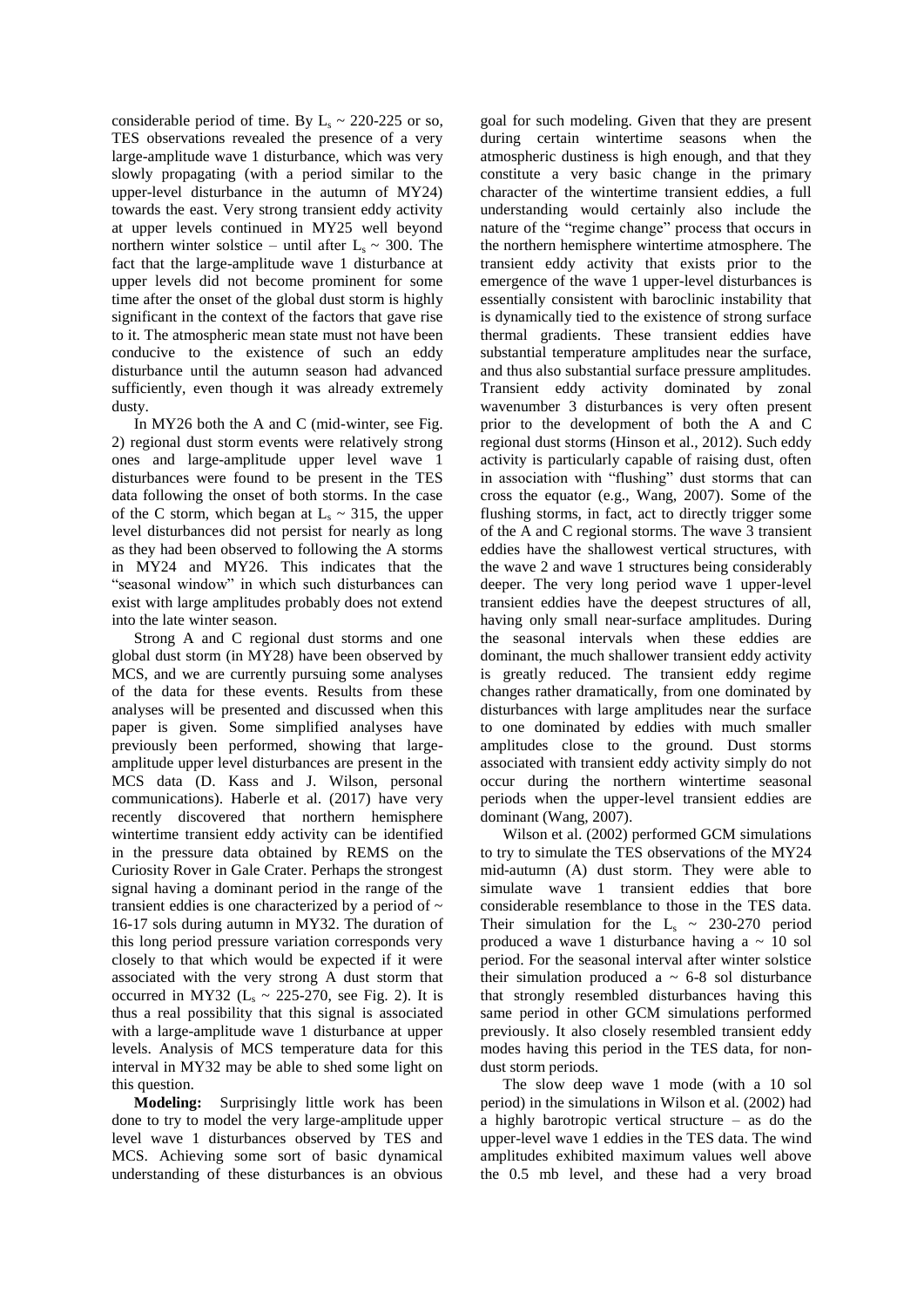structure in latitude at upper levels. The eddy momentum fluxes at upper levels were very large, and were such as to extract eddy kinetic energy from the kinetic energy of the zonal-mean flow. Upperlevel baroclinic energy conversions were also present in the model. Thus the energetics of the slow deep wave 1 disturbance were very different than those of the normal transient eddies found in various GCM simulations. Wilson et al. (2002) argued that the slow deep wave 1 disturbance had some of the characteristics of a Rossy wave free mode in middle and high latitudes, and that it appeared to be dynamically linked to inertially unstable regions in low latitudes produced by the intense Hadley circulation under very dusty conditions (as previously discussed by Barnes and Haberle, 1996).

Previous modeling work had actually pointed to the existence of stationary or very slowly propagating wave 1 free modes in northern wintertime. In particular, Hollingsworth and Barnes (1996) had carried out a linear modeling study of forced stationary waves in the Mars atmosphere. Finding that very large wave 1 amplitudes could be obtained in the model with a basic state intended to represent dusty wintertime conditions, they performed a free mode "search" with the model. This simply involved applying a simple forcing for wave 1, and sweeping through all model frequencies – corresponding to both eastward and westward traveling waves. Fig. 6 shows the results from this set of calculations with the linear model. It can be seen that the wave 1 amplitudes obtained for the dusty basic state are much greater than those for the relatively non-dusty wintertime state, at frequencies closely surrounding the stationary (zero) frequency. The response looks very much like what one expects for resonance in a system with quite strong dissipation.

There is an additional aspect of the observed slow deep wave 1 disturbances that indicates that they may be associated with atmospheric conditions that are near resonance for stationary forcing. This is the fact that in the very early stages of the development of the slow deep wave 1 disturbance, there is a large-amplitude stationary wave 1 disturbance that exhibits a sudden change in phase of almost 180 degrees. This behavior can be clearly seen in Fig. 3, between  $L_s \sim 228-238$ . There are several other examples of this same behavior in the TES data. This is consistent with what one expects, on the basis of simple modeling and theory, if a stationary or near-stationary wave 1 changes from being vertically propagating to being vertical trapped. It is at least plausible that this could occur in the Mars atmosphere in association with a large dust storm, as shown in the context of a simple linear model by Barnes et al. (1996).

We have begun to perform GCM simulations for dusty wintertime conditions and carry out analyses of the results to see if slow deep wave one disturbances like those in the observations are present in the model circulation. It certainly should be possible to simulate such disturbances and then perform detailed analyses and further modeling to gain an understanding of their dynamics. We are hopeful that we will be able to present and discuss some of the results from this modeling work.

**Summary:** In the northern hemisphere of Mars, two very different transient eddy regimes exist. In the normal regime the transient eddies have structures that are consistent with "normal" baroclinic instability that is dependent upon the existence of strong surface thermal gradients. These eddies have large amplitudes near the surface, and can act to raise considerable amounts of dust. Wavenumber 3 eddies are particularly important in triggering dust storm events, especially the flushing storms that can cross the equator. The alternate transient eddy regime is one which is dominated by very deep eddies that have large amplitudes at upper levels and relatively small amplitudes near the ground. This regime develops quickly following the onset of large regional dust storms: the A and C storms, as defined by Kass et al. (2016). The upper level regime also develops very strongly after the onset of global dust storms.

## **References:**

**Barnes**, J.R. (1980). Time spectral analysis of midlatitude disturbances in the Martian atmosphere. *J. Atmos. Sci*., **37,** 2002- 2015.

**Barnes**, J.R., and R.M. Haberle (1996). The Martian zonal-mean circulation: Angular momentum and potential vorticity structure in GCM simulations. *J. Atmos. Sci.*, **53**, 3143-3156.

**Barnes**, J.R., R.M. Haberle, J.B. Pollack, H. Lee, and J. Schaeffer (1996). Mars atmospheric dynamics as simulated by the NASA-Ames General Circulation Model 3. Quasi-stationary eddies. *J. Geophys. Res.*, **101**, 12,753-12,776.

**Haberle**, R.M., M.A. Kahre, M. De La Torre, D.M. Kass, and J.R. Barnes (2017). Detection of northern hemisphere transient baroclinic eddies at Gale Crater Mars. *This abstract volume.* **Hinson**, D.P., H. Wang, and M.D. Smith (2012). A multi-year survey of dynamics near the surface in the northern hemisphere of

Mars: Short-period baroclinic waves and dust storms. *Icarus,* **219**, 307-320.

**Hollingsworth**, J.L., and J.R. Barnes (1996). Forced stationary waves in Mars's winter atmosphere, *J. Atmos. Sci.,* **53**, 428-448. **Kass**, D.M., A. Kleinbohl, D.J. McCleese, J.T. Schofield, and M.D. Smith (2016). Interannual similarity in the Martian atmosphere during dust the storm season. *Geophys. Res. Lett*. **43**, 6111-6118.

**Lewis**, S.R., D.P. Mulholland, P.L. Read, R.J. Wilson, and M.D. Smith (2016). The solsticial pause on Mars: 1. A planetary wave reanalysis. *Icarus*, **264**, 456-464.

**Wang**, H. (2007). Dust storms originating in the northern hemisphere during the third mapping year of Mars Global Surveyor. *Icarus*, **189**, 325-343.

**Wilson**, R.J., D. Banfield, B.J. Conrath, and M.D. Smith (2002). Traveling waves in the northern hemisphere of Mars. *Geophys. Res. Lett.*, **29**, No. 14, 1684-1687.